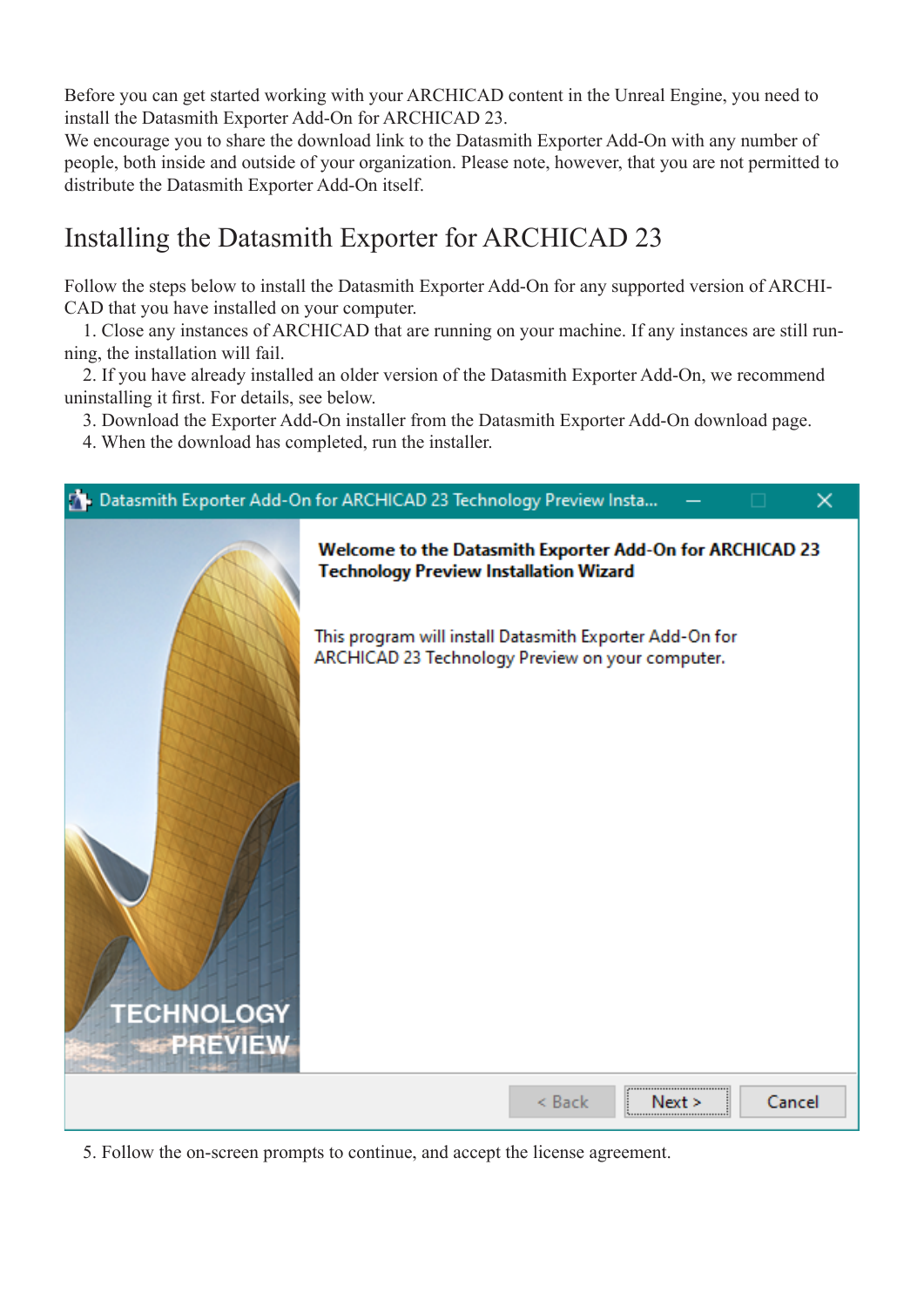6. Select the directory where you have installed ARCHICAD. The installer might automatically detect the versions installed on your system. Click on Next, Install then Finish.

| Datasmith Exporter Add-On for ARCHICAD 23 Technology Preview Insta                                    | $\Box$ | $\times$ |  |  |  |  |  |  |
|-------------------------------------------------------------------------------------------------------|--------|----------|--|--|--|--|--|--|
| <b>TECHNOLOGY PREVIE</b>                                                                              |        |          |  |  |  |  |  |  |
| Select an installation directory for Datasmith Exporter Add-On for ARCHICAD 23 Technology<br>Preview: |        |          |  |  |  |  |  |  |
|                                                                                                       | ه،     |          |  |  |  |  |  |  |
|                                                                                                       |        |          |  |  |  |  |  |  |
|                                                                                                       |        |          |  |  |  |  |  |  |
|                                                                                                       |        |          |  |  |  |  |  |  |
|                                                                                                       |        |          |  |  |  |  |  |  |
|                                                                                                       |        |          |  |  |  |  |  |  |
| InstallBuilder<br>< Back<br>Next >                                                                    | Cancel |          |  |  |  |  |  |  |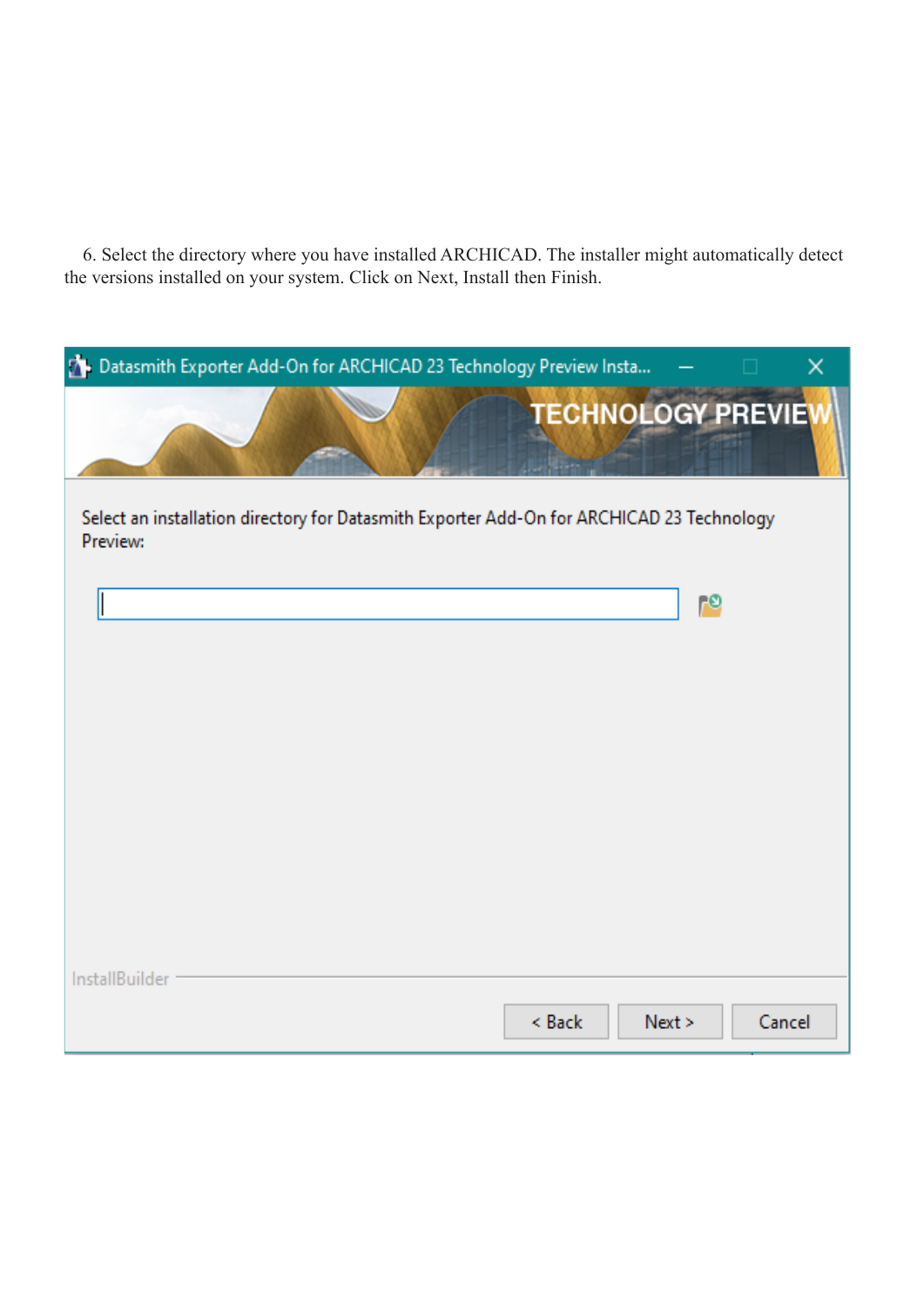## 7. Launch ARCHICAD. Now you should see the Add-On in the Add-On Manager:

| Add-On Manager                                                                                   |                                                                                                                                                                                                                                                                                                                                                                                                                                                                                                                                                                                                                                                   |                                                                                                                                                         | 7                                                                                 | × |  |  |  |  |
|--------------------------------------------------------------------------------------------------|---------------------------------------------------------------------------------------------------------------------------------------------------------------------------------------------------------------------------------------------------------------------------------------------------------------------------------------------------------------------------------------------------------------------------------------------------------------------------------------------------------------------------------------------------------------------------------------------------------------------------------------------------|---------------------------------------------------------------------------------------------------------------------------------------------------------|-----------------------------------------------------------------------------------|---|--|--|--|--|
|                                                                                                  | $\frac{1}{2}$ AVAILABLE ADD-ONS                                                                                                                                                                                                                                                                                                                                                                                                                                                                                                                                                                                                                   |                                                                                                                                                         |                                                                                   |   |  |  |  |  |
|                                                                                                  | Check the Add-Ons you wish to load:                                                                                                                                                                                                                                                                                                                                                                                                                                                                                                                                                                                                               |                                                                                                                                                         |                                                                                   |   |  |  |  |  |
| Load<br>☑<br>☑<br>✓<br>☑<br>☑<br>☑<br>☑<br>☑<br>✓<br>✓<br>☑<br>☑<br>☑<br>☑<br>☑<br>▭<br>Schemes. | Name<br><b>Check Duplicates</b><br>CINEMA 4D Exchange<br>CineRender by MAXON<br><b>Classification and Property Visibility Test</b><br><b>Classification Test</b><br>Collada importer<br><b>Communication Client</b><br><b>Communication Manager</b><br><b>Construction Simulation</b><br><b>Corner Window</b><br>CostGroup<br><b>Crash Detection add-on</b><br><b>Curtain Wall Drawer</b><br>Database Control add-on<br><b>Datasmith Exporter</b><br><b>DOTA</b><br>Note: The visibility and menu location of Add-Ons in the ARCHICAD interface depend on Work Environment settings. These can be customized in Work Environment > Command Layout | $\triangle$ Type<br>Tool<br>Tool<br>Imaging<br>Tool<br>Tool<br>Tool<br>Tool<br>Tool<br>Tool<br>Tool<br>Tool<br>Tool<br>Tool<br>Tool<br>Tool<br>$T = 10$ | Mode<br>Eleided En Eleided En Eleided En Eleided<br>চি<br>$\overline{\mathbb{R}}$ |   |  |  |  |  |
|                                                                                                  | <b>ADD-ON INFO</b>                                                                                                                                                                                                                                                                                                                                                                                                                                                                                                                                                                                                                                |                                                                                                                                                         |                                                                                   |   |  |  |  |  |
|                                                                                                  | <b>Datasmith Exporter</b>                                                                                                                                                                                                                                                                                                                                                                                                                                                                                                                                                                                                                         |                                                                                                                                                         |                                                                                   |   |  |  |  |  |
| Location:                                                                                        | D:\AC_Version\200301.v2019Release.4006.FULL.FIN.WIN64\Add-Ons\Datasmith Exporter\Datasmith Exporter.apx                                                                                                                                                                                                                                                                                                                                                                                                                                                                                                                                           |                                                                                                                                                         |                                                                                   |   |  |  |  |  |
|                                                                                                  | The Add-On exports the 3D scene in Datasmith file format.<br>Locations in the user interface:<br>Save as 3D / Datasmith File                                                                                                                                                                                                                                                                                                                                                                                                                                                                                                                      |                                                                                                                                                         |                                                                                   |   |  |  |  |  |
| $\,<$                                                                                            |                                                                                                                                                                                                                                                                                                                                                                                                                                                                                                                                                                                                                                                   |                                                                                                                                                         |                                                                                   |   |  |  |  |  |
| EDIT LIST OF AVAILABLE ADD-ONS                                                                   |                                                                                                                                                                                                                                                                                                                                                                                                                                                                                                                                                                                                                                                   |                                                                                                                                                         |                                                                                   |   |  |  |  |  |
|                                                                                                  |                                                                                                                                                                                                                                                                                                                                                                                                                                                                                                                                                                                                                                                   | Cancel                                                                                                                                                  | OK                                                                                |   |  |  |  |  |

## **End Result**

Now that you have the Datasmith Exporter Add-On installed, you can move on to export a scene from ARCHICAD as a .udatasmith file.